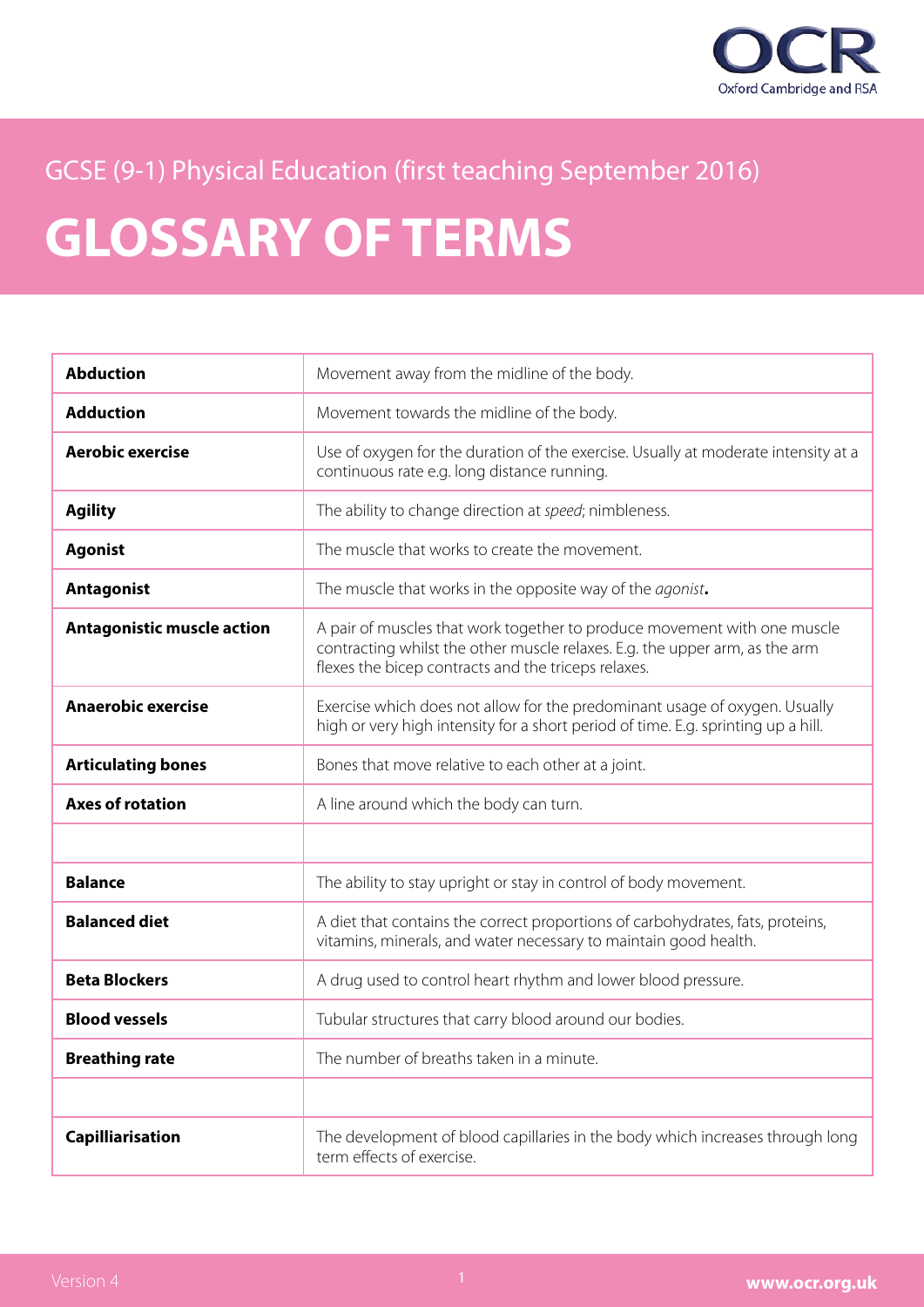| <b>Cartilage</b>                       | A tough, elastic, fibrous connective tissue.                                                                                                                                                                                                                                                                                                       |
|----------------------------------------|----------------------------------------------------------------------------------------------------------------------------------------------------------------------------------------------------------------------------------------------------------------------------------------------------------------------------------------------------|
| <b>Cardiac output</b>                  | The volume of blood pumped per minute by each ventricle of the heart.<br>Cardiac output = stroke volume x heart rate.                                                                                                                                                                                                                              |
| <b>Cardiovascular endurance</b>        | The ability to continue exertion while getting energy from the aerobic system<br>used to supply the body with energy. Also referred to as stamina.                                                                                                                                                                                                 |
| <b>Circuit training</b>                | Series of alternate exercises performed at stations that focus on different<br>muscle groups.                                                                                                                                                                                                                                                      |
| <b>Circumduction</b>                   | The circular movement of a joint. It is a movement pattern that combines<br>flexion, extension, adduction, abduction and rotation.                                                                                                                                                                                                                 |
| <b>Closed skill</b>                    | Skills that are performed in a predictable environment. E.g. a Player taking a<br>line out in Rugby.                                                                                                                                                                                                                                               |
| <b>Commercialisation</b>               | Links business and commerce into sport with a primary focus of profit which<br>can lead to exploitation.                                                                                                                                                                                                                                           |
| <b>Complex skill</b>                   | A skill which requires a lot of focus and decision making to perform.                                                                                                                                                                                                                                                                              |
| <b>Confidence</b>                      | The degree to which a performer believes they have the ability to perform and<br>complete tasks with success.                                                                                                                                                                                                                                      |
| <b>Continuous training</b>             | Training that involves activity without rest intervals. It can be performed at any<br>intensity.                                                                                                                                                                                                                                                   |
| <b>Co-ordination</b>                   | The ability to move two or more body parts under control, smoothly and<br>efficiently.                                                                                                                                                                                                                                                             |
| Cool down                              | The act of allowing physiological activity to return to normal gradually after<br>strenuous exercise by engaging in less strenuous exercise.<br>Aims to slowly decrease breathing, heart rate and muscle temperature.                                                                                                                              |
| <b>Coronary Heart Disease</b><br>(CHD) | Where the blood vessels are narrowed and blood flow and oxygen to the<br>heart is reduced.                                                                                                                                                                                                                                                         |
|                                        |                                                                                                                                                                                                                                                                                                                                                    |
| <b>Discrimination</b>                  | The unfair treatment of individuals whereby opportunities are not available to<br>all of the different social groups.                                                                                                                                                                                                                              |
| <b>Deviance</b>                        | Behaviour that is either immoral or seriously breaks the rules and norms of the<br>sport.                                                                                                                                                                                                                                                          |
| Double circulatory system              | The human body has two circulatory loops in which blood circulates. One is<br>oxygenated, and the other is deoxygenated.<br>Systemic - the circulatory loop that controls blood flow from the heart to the<br>rest of the working muscles and organs.<br>Pulmonary - the circulatory loop that controls blood flow from the heart to the<br>lungs. |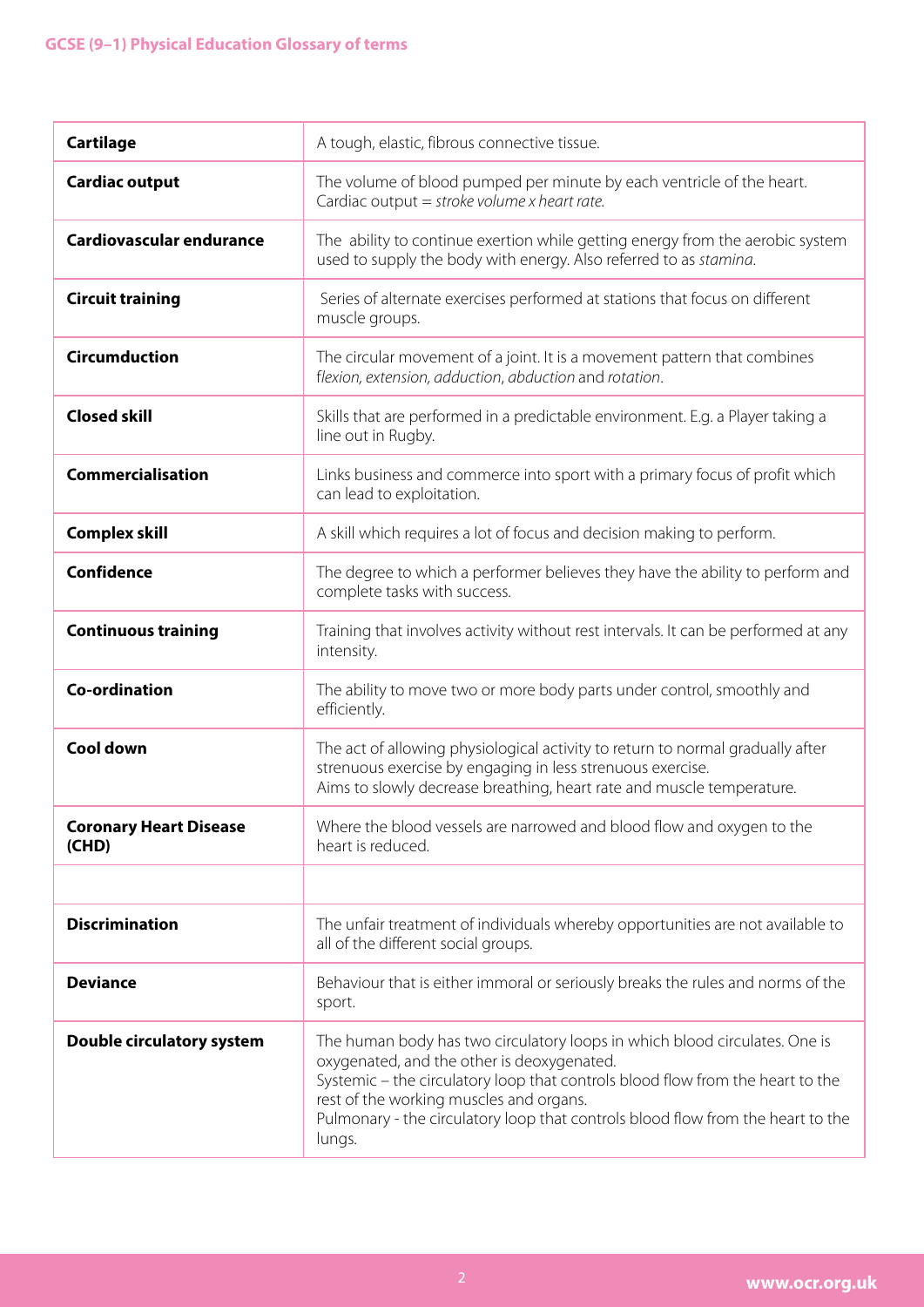| <b>Energy balance</b>           | Energy input = energy expenditure. This equation must balance for your body<br>weight to remain constant.                                                                                                                                                                                                        |
|---------------------------------|------------------------------------------------------------------------------------------------------------------------------------------------------------------------------------------------------------------------------------------------------------------------------------------------------------------|
| <b>Ethnicity</b>                | A state of belonging to a specific social group with common cultural or<br>national traditions or beliefs.                                                                                                                                                                                                       |
| <b>Exercise</b>                 | Activity that requires physical effort. Usually carried out to sustain or bring<br>about improvements to health or fitness.                                                                                                                                                                                      |
| <b>Extension</b>                | A straightening movement around a joint.                                                                                                                                                                                                                                                                         |
|                                 |                                                                                                                                                                                                                                                                                                                  |
| <b>Fartlek training</b>         | Training which varies in intensity and duration and consists of bursts of intense<br>effort alternating with less strenuous activity.                                                                                                                                                                            |
| <b>Fatigue</b>                  | Muscle tiredness when the body has a lack of energy.                                                                                                                                                                                                                                                             |
| <b>Feedback</b>                 | Information that is given to a performer either during or after their<br>performance with the aim of improving future performances.                                                                                                                                                                              |
| <b>Fixator</b>                  | A muscle which acts as the stabilizer and helps the agonist work effectively of<br>one part of the body during movement of another part.                                                                                                                                                                         |
| <b>FIIT</b>                     | FITT outlines the key components of an effective exercise program:<br>Frequency - the number of times exercise takes place Intensity - how hard<br>and intense the exercise is Time - how long you exercise for Type - the kind of<br>exercise that takes place.                                                 |
| <b>Fitness</b>                  | Your ability to meet the physical demands placed on you by the environment.                                                                                                                                                                                                                                      |
| <b>Flexibility</b>              | Range of movement available around a joint.                                                                                                                                                                                                                                                                      |
| <b>Flexion</b>                  | A bending movement around a joint in a limb.                                                                                                                                                                                                                                                                     |
| <b>Frontal axis of rotation</b> | Runs horizontally from the front to back of your body. A gymnast performing a<br>cartwheel moves through this axis.                                                                                                                                                                                              |
| <b>Frontal plane</b>            | An imaginary line which divides the body from front to back vertically.                                                                                                                                                                                                                                          |
|                                 |                                                                                                                                                                                                                                                                                                                  |
| Gamesmanship                    | Where the laws of the game are interpreted in ways, which whilst not illegal,<br>are not in the spirit of the game. Pushing the limits to gain unfair advantage.                                                                                                                                                 |
| <b>Gas exchange</b>             | The movement of gases taking place at the alveoli and capillaries.                                                                                                                                                                                                                                               |
| Gender                          | The state of being male or female.                                                                                                                                                                                                                                                                               |
| <b>Golden triangle</b>          | The links and relationship between sponsorship, sporting events and the<br>media.                                                                                                                                                                                                                                |
| <b>Guidance</b>                 | Given to aid the learning of a skill. Visual: use of demonstrations that allow the<br>performer to 'see' the skill Verbal: the coach will explain the technique Manual:<br>the coach will physically manipulate the athlete through the skill Mechanical:<br>use of apparatus or aids that assist the performer. |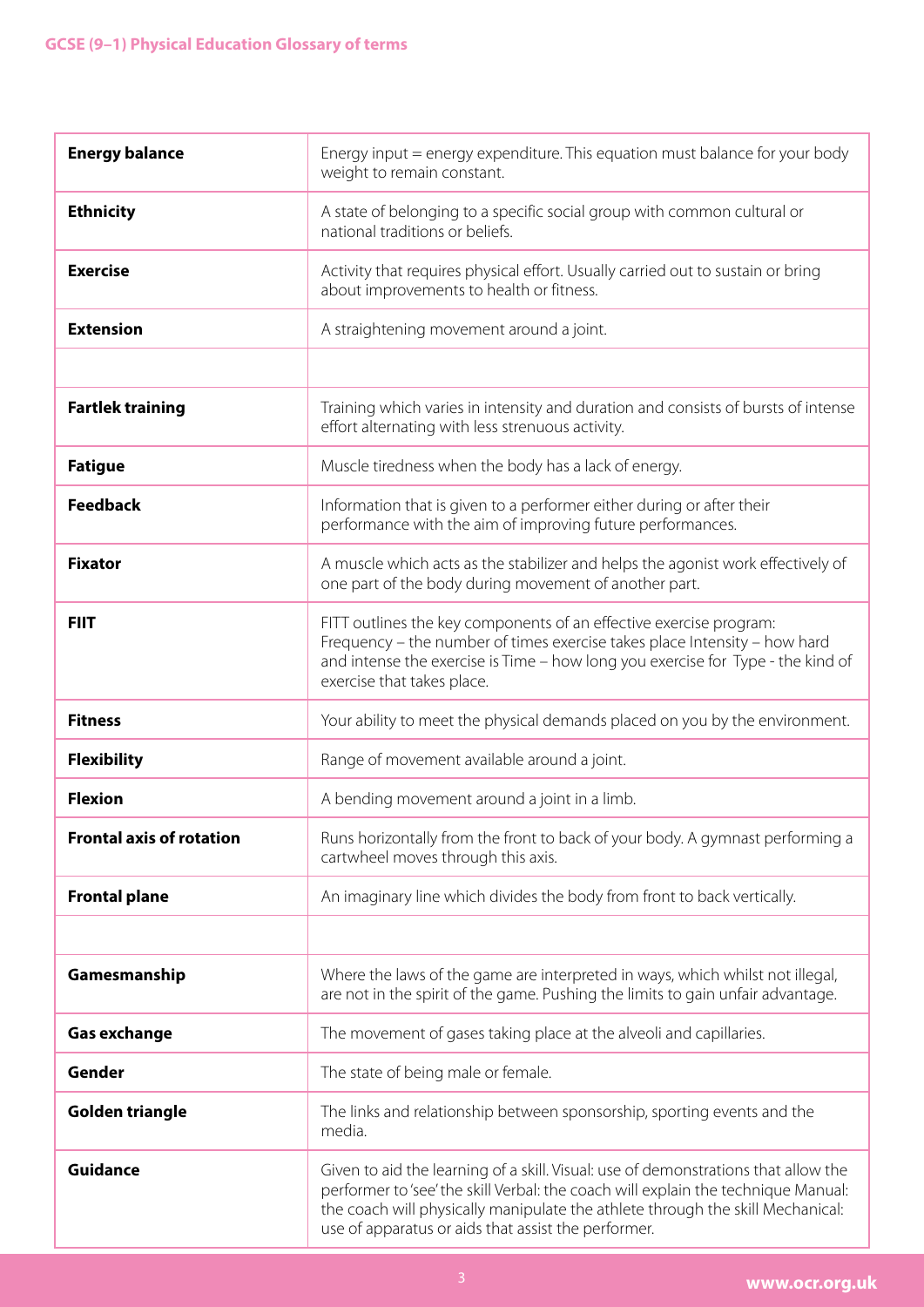| <b>Health</b>                        | The state of emotional, physical and social well-being.                                                                                                                                                                                                                                                                                                                       |
|--------------------------------------|-------------------------------------------------------------------------------------------------------------------------------------------------------------------------------------------------------------------------------------------------------------------------------------------------------------------------------------------------------------------------------|
| <b>Heart rate</b>                    | Number of heart beats per minute.                                                                                                                                                                                                                                                                                                                                             |
| <b>HIIT</b>                          | Exercise that alternates between high intensity and periods of recovery.                                                                                                                                                                                                                                                                                                      |
| <b>Hydration</b>                     | Having the appropriate level of water in the body for it to function optimally.<br>When this level of water falls below optimal levels it is referred to as<br>dehydration.                                                                                                                                                                                                   |
| <b>Hypertrophy</b>                   | The increase in size of skeletal or cardiac muscle, often as a result of training or<br>exercise.                                                                                                                                                                                                                                                                             |
|                                      |                                                                                                                                                                                                                                                                                                                                                                               |
| <b>Interval training</b>             | Training that incorporates periods of exercise and rest.                                                                                                                                                                                                                                                                                                                      |
|                                      |                                                                                                                                                                                                                                                                                                                                                                               |
| <b>Lactic acid</b>                   | A waste product produced in the muscle tissues during strenuous exercise<br>where the anaerobic energy system is in use.                                                                                                                                                                                                                                                      |
| <b>Levers</b>                        | 1st Class: A lever in which the fulcrum is positioned between the load and the<br>effort.<br>2nd Class: A class 2 lever has the load and the effort on the same side of the<br>fulcrum, with the load nearer the fulcrum.<br>3rd Class: The effort is placed between the load and the fulcrum, and the effort<br>must travel a shorter distance and be greater than the load. |
| <b>Ligament</b>                      | A short band of tough and flexible tissue connecting bones together and<br>stabilise the joint.                                                                                                                                                                                                                                                                               |
| <b>Longitudinal axis of rotation</b> | Passes vertically from the top to the bottom of your body. A 360 degree turn<br>rotates through this axis.                                                                                                                                                                                                                                                                    |
|                                      |                                                                                                                                                                                                                                                                                                                                                                               |
| <b>Mechanical advantage</b>          | 1st and 2nd class levers provide mechanical advantage, this means that a larger<br>load can be moved with a smaller amount of effort.                                                                                                                                                                                                                                         |
| <b>Media</b>                         | Different forms of communication that can inform, educate and entertain<br>people including social, internet, TV and newspapers.                                                                                                                                                                                                                                              |
| <b>Mental preparation</b>            | The rehearsal of a physical skill that takes place within the mind of the<br>performer without any actual physical movement.                                                                                                                                                                                                                                                  |
| <b>Minute ventilation</b>            | The volume of gas inhaled or exhaled from the lungs per minute.                                                                                                                                                                                                                                                                                                               |
| <b>Muscular endurance</b>            | The ability to move your body and muscles repeatedly without fatiguing.                                                                                                                                                                                                                                                                                                       |
|                                      |                                                                                                                                                                                                                                                                                                                                                                               |
| <b>Obesity</b>                       | The state of being very overweight, with a lot of excess body fat, usually<br>classified using the BMI calculation of 30 or above.                                                                                                                                                                                                                                            |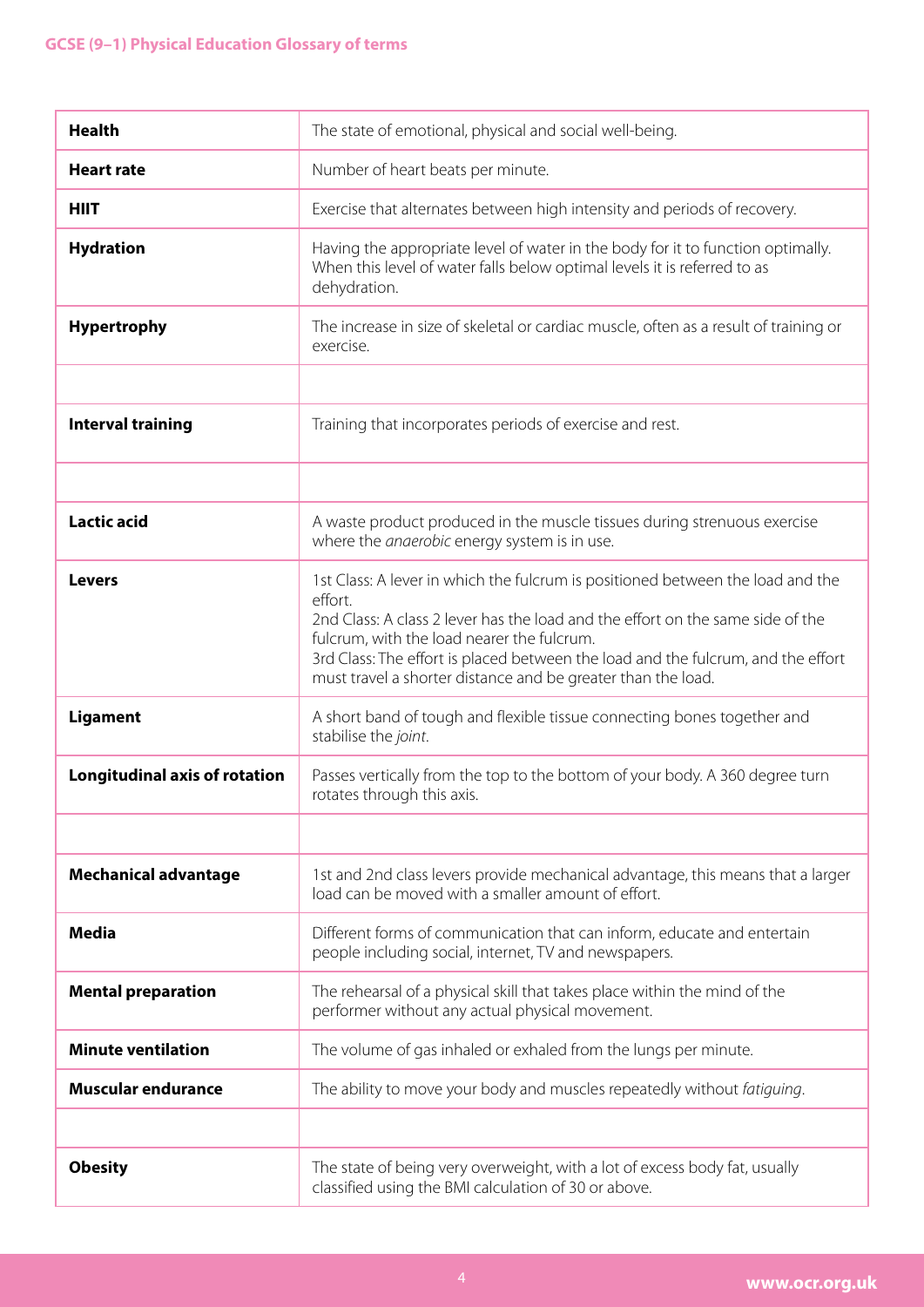| Open skill                          | These are affected by the environment and are predominantly perceptual<br>as they must be adapted to suit the environment. These skills are usually<br>externally paced. E.g. a pass within a game situation in football.                      |
|-------------------------------------|------------------------------------------------------------------------------------------------------------------------------------------------------------------------------------------------------------------------------------------------|
| <b>Overload</b>                     | A greater than normal stress that is applied on the body for training<br>adaptations to take place.                                                                                                                                            |
|                                     |                                                                                                                                                                                                                                                |
| <b>Physical activity</b>            | Movement of the body by the skeletal muscles that requires energy expenditure.                                                                                                                                                                 |
| <b>Plyometrics</b>                  | Involves jumping, bounding, hopping exercise.                                                                                                                                                                                                  |
| <b>Power</b>                        | The ability to exert a maximal force in as short a time as possible.                                                                                                                                                                           |
| Progression                         | Gradual increases in exercise in order for the body to adapt through overload.                                                                                                                                                                 |
|                                     |                                                                                                                                                                                                                                                |
| <b>Rate of recovery</b>             | The speed at which the body returns back to normal after exercise.                                                                                                                                                                             |
| <b>Reaction time</b>                | The ability to respond quickly to a stimulus.                                                                                                                                                                                                  |
| <b>Red blood cells</b>              | Oxygen carrying cells containing haemoglobin.                                                                                                                                                                                                  |
| <b>Redistribution of blood flow</b> | When you exercise the blood is diverted from inactive areas to the muscles<br>that are being used. This action is completed through vasodilation and<br>vasoconstriction Also known as the vascular shunt mechanism.                           |
| <b>Reversibility</b>                | Any adaptation that takes place as a result of training will be lost if you stop training.                                                                                                                                                     |
| <b>Role models</b>                  | Someone to be looked up to, (good role model) an example to follow.                                                                                                                                                                            |
| <b>Rotation</b>                     | The turning of a body part about its long axis as if on a pivot.                                                                                                                                                                               |
|                                     |                                                                                                                                                                                                                                                |
| <b>Sagittal plane</b>               | An imaginary line which divides the body vertically into left and right sides.                                                                                                                                                                 |
| Self-esteem                         | A description and evaluation of a persons self worth, so how much you<br>appreciate and believe in yourself.                                                                                                                                   |
| Simple skill                        | Consists of basic movement actions that are not difficult to perform with few<br>decisions to make. E.g. A chest pass, a straight up and down jump.                                                                                            |
| <b>Skilful movement</b>             | A fluent and coordinated movement which is efficient, technically accurate<br>and aesthetically pleasing.                                                                                                                                      |
| <b>Skills continua</b>              | A method of categorising skills along a continuum that acknowledged that whilst<br>they are all different they can all be classified according to their level of difficulty.                                                                   |
| <b>Specificity</b>                  | The training must be matched to the needs of the sporting activity and individual.                                                                                                                                                             |
| <b>SMART</b>                        | Specific - A target to achieve<br>Measurable - something quantitative you can use<br>Achievable - something that can be done by the performer<br>Recorded - a training programme record<br>Timed - to be achieved in a certain amount of time. |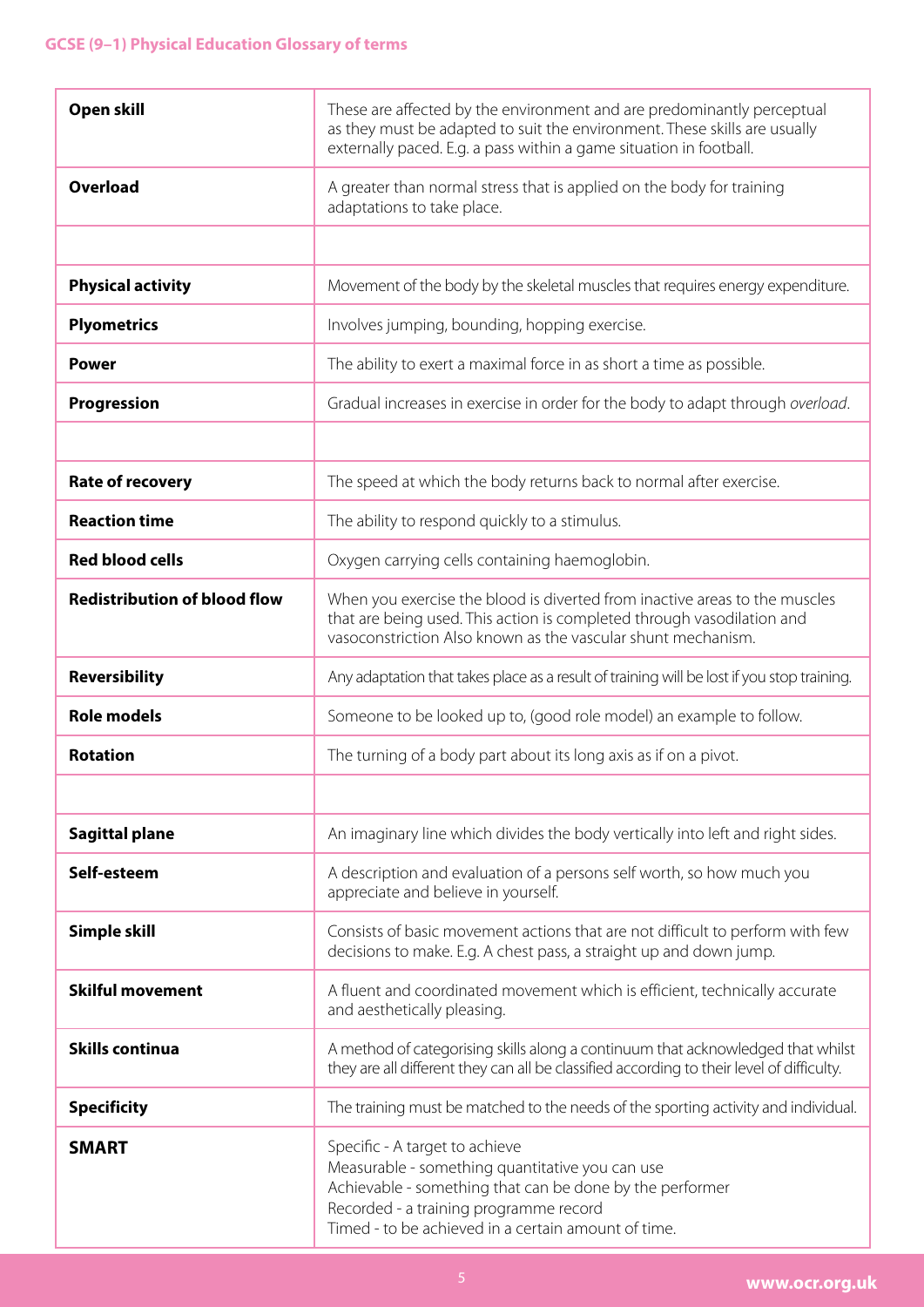| <b>Speed</b>                       | The ability to move quickly across the ground or move limbs rapidly through<br>movements.                                                             |
|------------------------------------|-------------------------------------------------------------------------------------------------------------------------------------------------------|
| Sponsorship                        | The giving of money or goods to performers in order to get good publicity<br>and/or increase profit.                                                  |
| Sportsmanship                      | Ethical, appropriate, polite and fair behaviour while participating in a game or<br>athletic event; fair play.                                        |
| <b>Stamina</b>                     | See cardiovascular endurance.                                                                                                                         |
| <b>Steroids</b>                    | Anabolic steroids are synthetic hormones that enhance physical performance.                                                                           |
| <b>Stimulants</b>                  | Drugs used to raise physiological arousal in the body.                                                                                                |
| <b>Strength</b>                    | The maximum force a muscle/group of muscles can apply against a<br>resistance.                                                                        |
| <b>Stroke volume</b>               | The amount of blood pumped out of the heart (left ventricle - to the body)<br>during each contraction.                                                |
| <b>Synovial joint</b>              | An area where two or more bones meet within a joint capsule and allows a<br>wide range of movement to occur.                                          |
| <b>Synovial joint</b>              | An area where two or more bones meet within a joint capsule and allows a<br>wide range of movement to occur.                                          |
|                                    |                                                                                                                                                       |
| <b>Tendon</b>                      | A tendon is a tough yet flexible band of fibrous tissue which joins muscle to<br>bone. Pliability?                                                    |
| <b>Tidal volume</b>                | The amount of air which enters the lungs during normal inhalation at rest.                                                                            |
| <b>Transverse axis of rotation</b> | Passes horizontally from left to right. A somersault passes through this plane.                                                                       |
| <b>Transverse plane</b>            | Divides the body into top and bottom.                                                                                                                 |
| <b>Type 2 diabetes</b>             | A metabolic disorder that affects how your body handles glucose. Often<br>associated with obesity and can be controlled through changes to your diet. |
|                                    |                                                                                                                                                       |
| <b>Violence</b>                    | Physical acts committed in sport that go beyond the accepted rules of play or<br>the expected levels of contact within a contact sport.               |
|                                    |                                                                                                                                                       |
| Warm up                            | Preparatory exercises to prepare the body and mind for physical activity. Aims<br>to increase breathing heart rate and muscle temperature.            |
| <b>Weight training</b>             | A method of training that uses free weights or resistance machines used to<br>develop strength.                                                       |